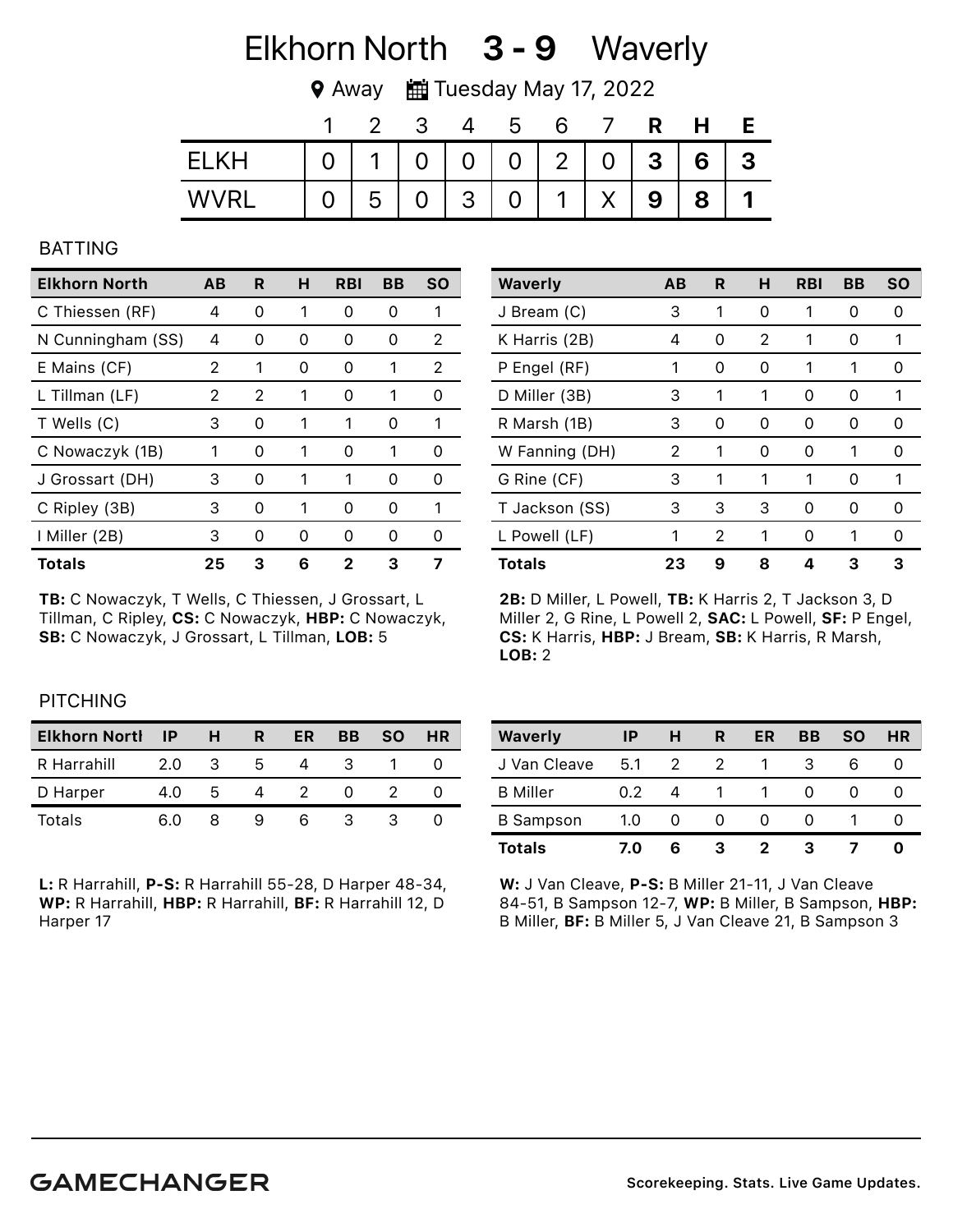# Central City/Fullerton/ Guilding 8 - 2 Elkhorn

9 Home **曲** Tuesday May 17, 2022

|             |                |                |                | b                 |                |                |                |   |              |
|-------------|----------------|----------------|----------------|-------------------|----------------|----------------|----------------|---|--------------|
| <b>CNTR</b> | $\overline{O}$ | 0 <sup>1</sup> |                | 0   1   5   0   2 |                |                | 8 <sup>1</sup> | 9 |              |
| FI KH       |                |                | $\overline{0}$ | $\overline{0}$    | $\overline{0}$ | $\overline{0}$ | 2 <sup>1</sup> |   | $\mathbf{2}$ |

### BATTING

| <b>Central City/Fullert</b> | AB | R | н | RBI | BВ | <b>SO</b> |
|-----------------------------|----|---|---|-----|----|-----------|
| C Noakes (SS)               | 5  | 0 | 1 | 1   | 0  | 1         |
| B Jensen (1B)               | З  | 0 | 1 | 0   | Ω  | 1         |
| D Belleci (1B)              | Ω  | 1 | O | O   | O  | Ω         |
| K Jensen (3B, 2B)           | 3  | 1 | 1 | 1   | 1  | 0         |
| B Caspersen (P, 3           | 4  | 1 | 1 | 0   | Ω  | Ω         |
| B Gorecki (C)               | 4  | 2 | 1 | 1   | O  | Ω         |
| J Ruhl (2B, P, LF)          | 3  | 1 | 2 | 0   | 1  | ი         |
| A Gragg (LF, P)             | 4  | 0 | 1 | 3   | O  | 1         |
| G Pickrel (RF)              | 2  | 1 | 1 | 0   | 1  | Ω         |
| <b>B</b> Sutton             | 1  | 0 | Ω | 0   | O  | 1         |
| K Fries (CF)                | 2  | 0 | O | 1   | 1  | ი         |
| CR: J Peterson              | Ω  | 1 | 0 | Ω   | Ω  | Ω         |
| <b>Totals</b>               | 31 | 8 | 9 | 7   | Δ  | Δ         |

2B: K Jensen, B Gorecki, A Gragg, 3B: C Noakes, TB: K Jensen 2, J Ruhl 2, B Caspersen, B Gorecki 2, C Noakes 3, B Jensen, G Pickrel, A Gragg 2, SF: K Fries, HBP: B Jensen, SB: J Peterson, B Caspersen, LOB: 8

| <b>Elkhorn</b>   | AВ | R | н  | <b>RBI</b> | BВ | <b>SO</b> |
|------------------|----|---|----|------------|----|-----------|
| C Hunt (CF)      | 2  | 1 | 1  | 1          | 1  | 1         |
| B Knott (SS)     | 4  | 0 | 1  | 0          | Ω  | 1         |
| C Smith (LF)     | 4  | 0 | O  | 1          | Ω  | O         |
| B Stanley (3B)   | 2  | 0 | 2  | 0          | Ω  | O         |
| B Ayala (3B, 2B) | 3  | 0 | 1  | 0          | Ω  | O         |
| C Fedde (RF)     | 3  | 0 | 0  | 0          | 0  | 1         |
| B Reynolds (1B)  | 3  | 0 | 0  | 0          | Ω  | 1         |
| J Carle (C)      | 3  | O | 1  | O          | Ω  | 1         |
| G Schroeder (2B, | 3  | 0 | 1  | 0          | Ω  | 1         |
| CR: K Schenck (P | O  | 1 | O) | Ω          | O  | Ω         |
| <b>Totals</b>    | 27 | 2 |    | 2          |    | 6         |

TB: J Carle, B Ayala, B Stanley 2, G Schroeder, B Knott, C Hunt, HBP: B Stanley, C Hunt, SB: G Schroeder, K Schenck, LOB: 7

## **PITCHING**

| <b>Central City/I</b> | <b>IP</b> | н | R | ER | BВ | SΟ | HR |
|-----------------------|-----------|---|---|----|----|----|----|
| <b>B</b> Caspersen    | - 5.1     |   | 2 |    |    | h  |    |
| J Ruhl                | 1.1       |   |   |    |    |    |    |
| A Gragg               |           |   |   |    |    |    |    |
| <b>Totals</b>         | 7.0       |   | 2 |    |    |    |    |

W: B Caspersen, P-S: J Ruhl 30-17, B Caspersen 68-45, A Gragg 1-1, HBP: J Ruhl, B Caspersen, BF: J Ruhl 5, B Caspersen 24, A Gragg

| <b>Elkhorn</b> | ΙP            | н  | R | ER | BВ | <b>SO</b> | <b>HR</b> |
|----------------|---------------|----|---|----|----|-----------|-----------|
| C Hinkle       | 4.1           | 5  | 5 | 3  |    |           |           |
| K Schenck      | 0.0           |    |   |    |    |           |           |
| G Schroeder    | $2.2^{\circ}$ | -3 | 2 | 2  |    |           |           |
| <b>Totals</b>  | 7.0           |    |   | 5  |    |           |           |

L: C Hinkle, P-S: C Hinkle 83-46, G Schroeder 44-28, K Schenck 11-5, WP: C Hinkle 3, HBP: C Hinkle, BF: C Hinkle 23, G Schroeder 12, K Schenck 2